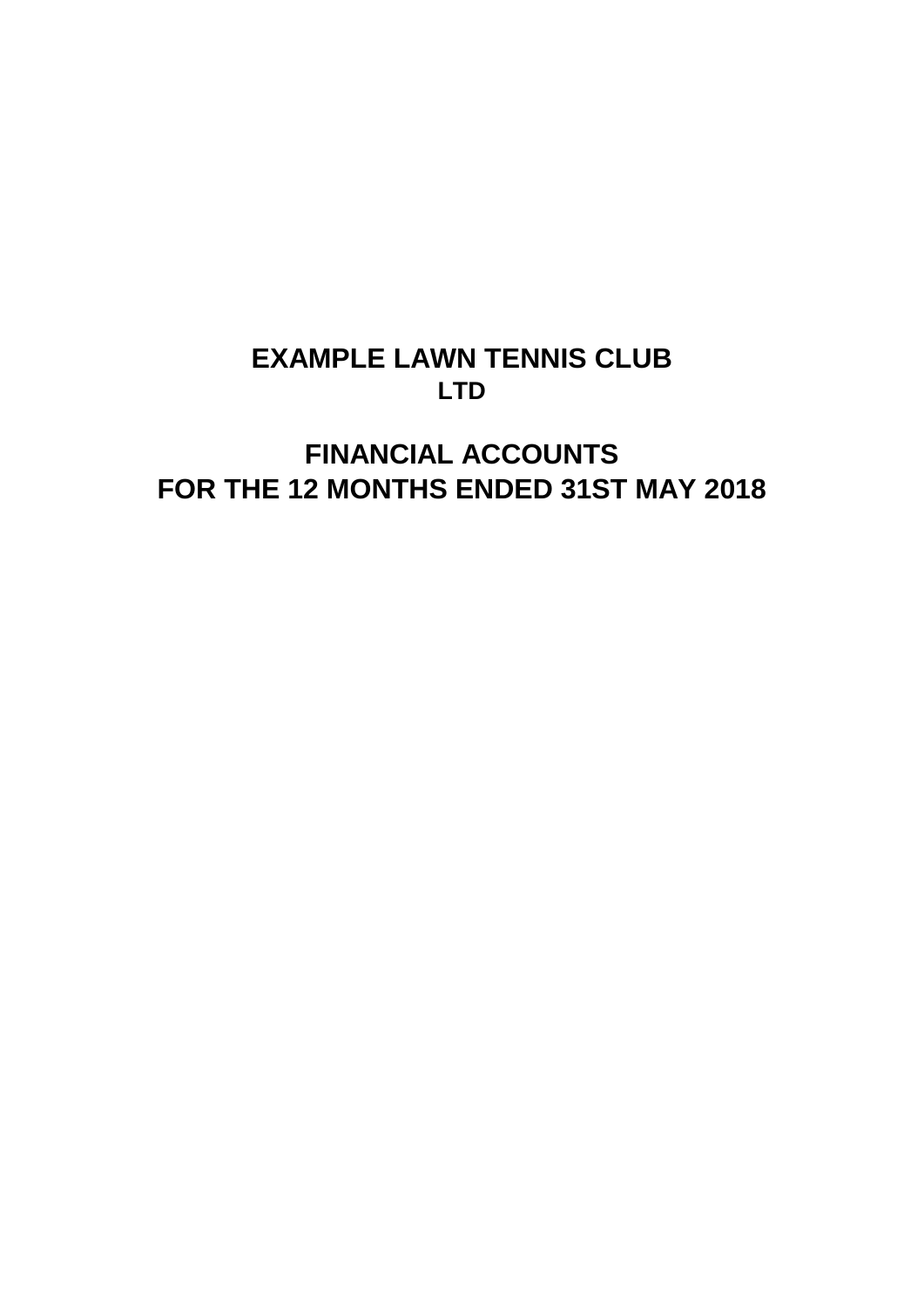#### **Income and Expenditure Account for the 12 months ended 31st May 2018**

|                                                                                                                                                                                                                                                              |                                                                                                                                                                                                        |                                                                                                                                          | 2017/18<br>£                                                            |                                                                                                                                          | <b>Previous Year</b><br>2016/17<br>£                                     |
|--------------------------------------------------------------------------------------------------------------------------------------------------------------------------------------------------------------------------------------------------------------|--------------------------------------------------------------------------------------------------------------------------------------------------------------------------------------------------------|------------------------------------------------------------------------------------------------------------------------------------------|-------------------------------------------------------------------------|------------------------------------------------------------------------------------------------------------------------------------------|--------------------------------------------------------------------------|
| <b>Income</b>                                                                                                                                                                                                                                                | Subscriptions<br>Pay and Play and Lights<br><b>Competitions and Events</b><br>Tennis Programme<br><b>Match Fees</b><br><b>Coaching Court Hire</b><br><b>Bar Sales</b><br><b>Funding for New Courts</b> |                                                                                                                                          | 38178<br>5344<br>2200<br>3317<br>2600<br>2875<br>8960<br>20227<br>83701 |                                                                                                                                          | 29608<br>3123<br>1201<br>1500<br>1400<br>2560<br>7119<br>71105<br>117616 |
| <b>Expenditure</b>                                                                                                                                                                                                                                           |                                                                                                                                                                                                        |                                                                                                                                          |                                                                         |                                                                                                                                          |                                                                          |
| <b>Rent and Rates</b><br>Light and Heat<br><b>Tennis Balls</b><br>Bar and Social<br>Stationery<br>Postage<br><b>T</b> Shirts<br>Maintenance<br>New Courts<br>Insurance<br><b>Team Costs</b><br>Wimbledon<br><b>LTA Levy</b><br>Website<br>Sundry<br>Cleaning | Coach/Coach Equipment<br>Legal/Professional Fees<br>Jack Petchy Misc Expenditure                                                                                                                       | 7189<br>1336<br>1389<br>6225<br>467<br>433<br>0<br>12072<br>18348<br>3723<br>218<br>1786<br>425<br>0<br>850<br>1344<br>1020<br>1790<br>0 | 58615                                                                   | 5119<br>1273<br>1316<br>4695<br>74<br>597<br>0<br>7099<br>94022<br>2475<br>175<br>1542<br>450<br>1733<br>600<br>390<br>1020<br>1293<br>0 | 123873                                                                   |
|                                                                                                                                                                                                                                                              | Excess of Income over Expenditure                                                                                                                                                                      |                                                                                                                                          | 25086                                                                   |                                                                                                                                          | $-6257$                                                                  |
|                                                                                                                                                                                                                                                              | For comparison, excess of Income over Expenditure<br>excluding New Courts spend would have been                                                                                                        |                                                                                                                                          | 38090                                                                   |                                                                                                                                          |                                                                          |

#### **Notes**

**Sundries** TV 188, Newsletter 200, Trophies 497, Bonus Ball 275, NK Dinner 380, American 192, Other 58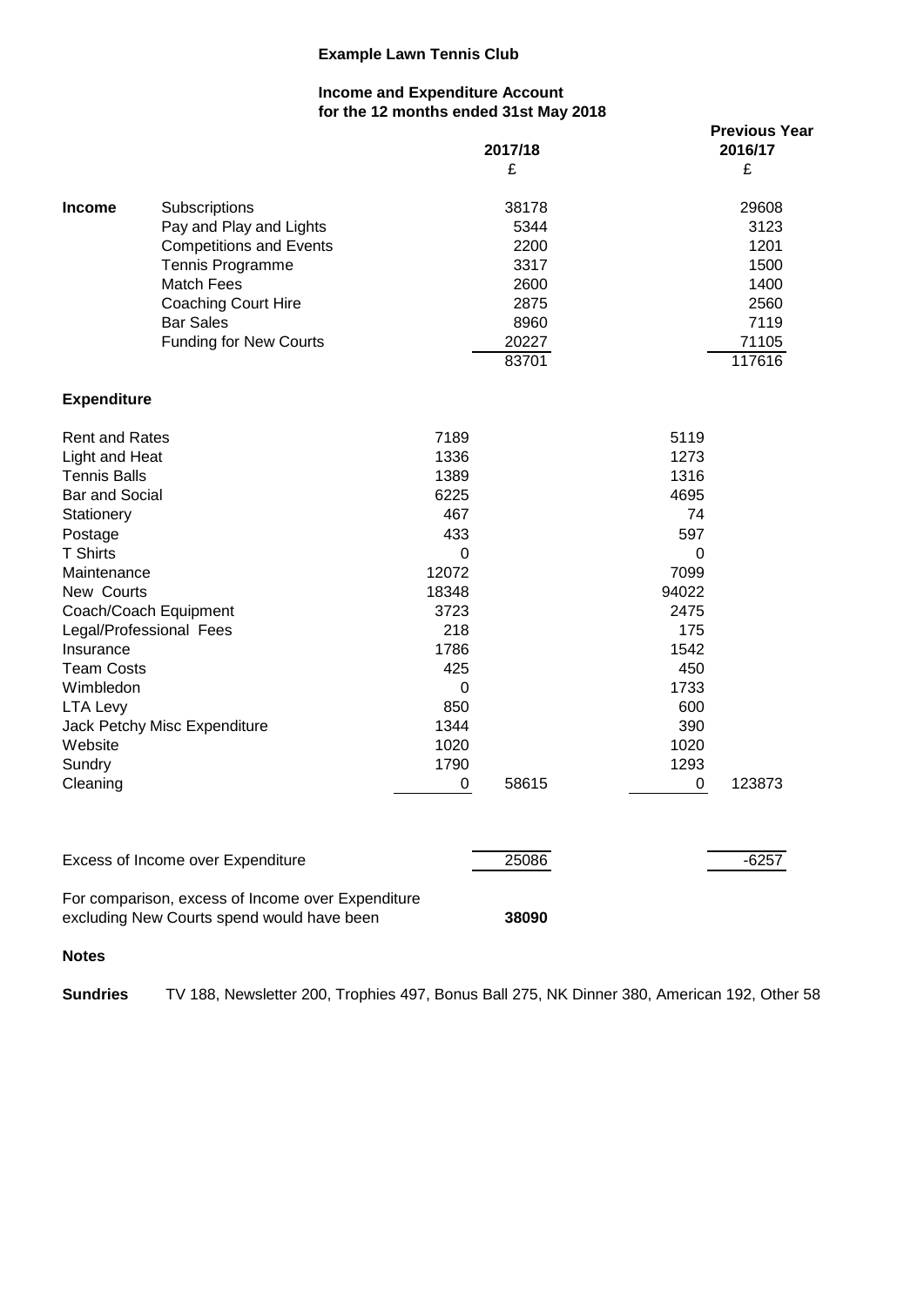#### **Capital Expenditure for the 24 months ended 31st May 2018**

|                                                     |                                                                                   |                                        | 2017/18<br>£        |
|-----------------------------------------------------|-----------------------------------------------------------------------------------|----------------------------------------|---------------------|
| <b>Income</b>                                       | Subscriptions<br><b>Funding New Courts</b><br>Other                               |                                        | 0<br>20227<br>20227 |
| <b>Expenditure</b>                                  |                                                                                   |                                        |                     |
| New Lease<br><b>Tree Maintenance</b><br><b>Misc</b> | Floodlighting columns<br><b>Groundworks Trevor May</b><br>Legal/Professional Fees | 0<br>3138<br>9276<br>4200<br>1734<br>0 | 18348               |
|                                                     | Cost of New Courts 2013/14                                                        |                                        | $-1879$             |
| Cost of work done in 2012/13                        |                                                                                   |                                        | 62517<br>6490       |
|                                                     | Net Cost of New Courts to date                                                    |                                        | 67128               |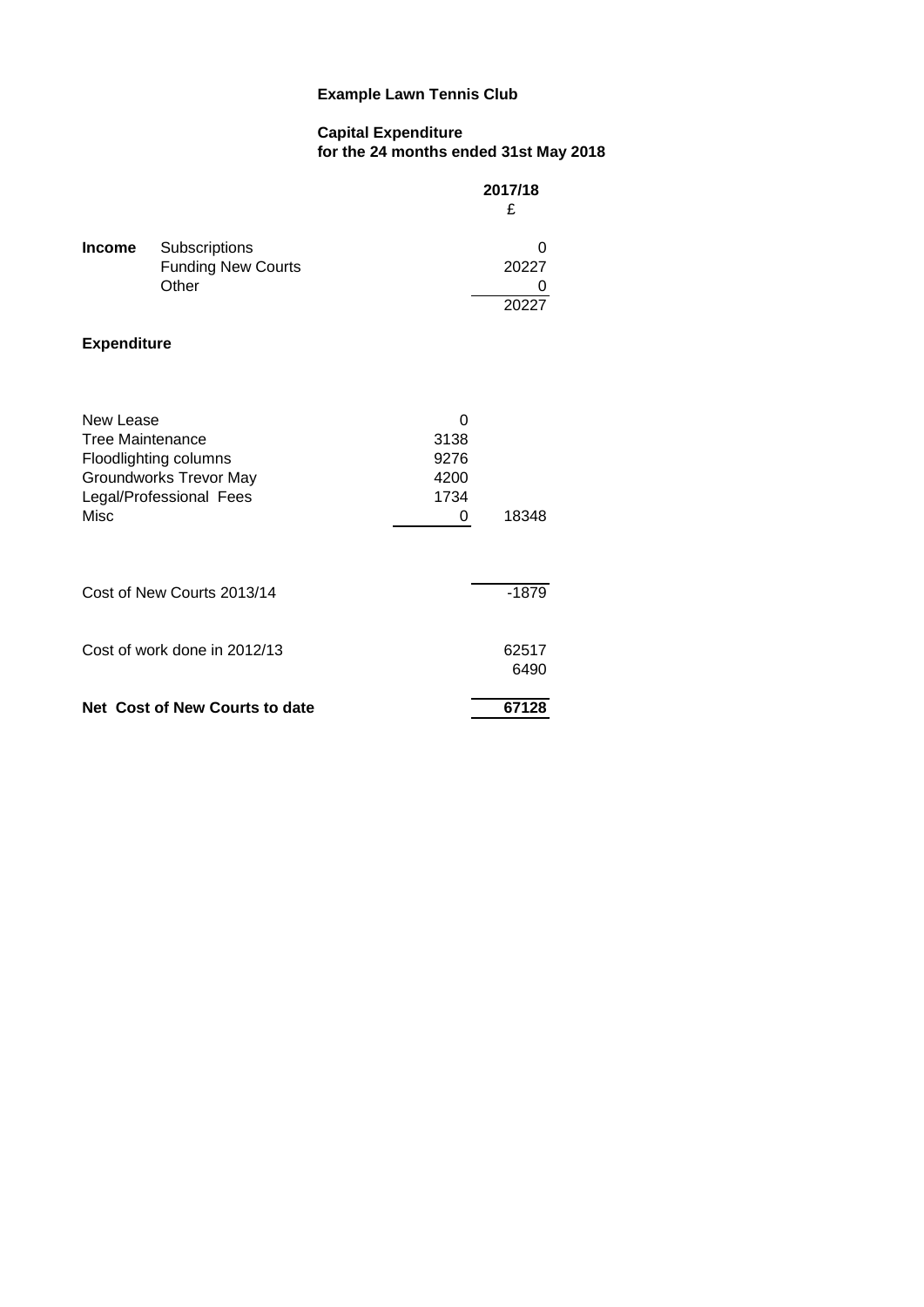## **Summary of Financial Position as at 31st May 2018 2017/18 2016/17**  $E$   $E$ Opening Bank Balance 1/6/13 Communtiy Account 34508 39418 Sinking Fund Account 13228 10821 Sub Total 60239 Cheque uncleared from 2012/13  $-1669$ Receipts uncleared from 2012/13 0 1525 Gain on Income/Expenditure Account 2013/14 25086 25086 -45847 Interest Free Loan repayment 0 1000 -2980 -1000 -1000 15/16 16/17 Prepayments 241 - 241 Prepaid Subscriptions **126223** 36132 9909 3148 Payments to clear in 2014/15 1119 1119 1119 1669 Receipts to clear in 2014/15 0 0 Closing Bank Balance 31/5/14 Community Account 61150 61150 Sinking Fund Account 18035 13228 79185 47736